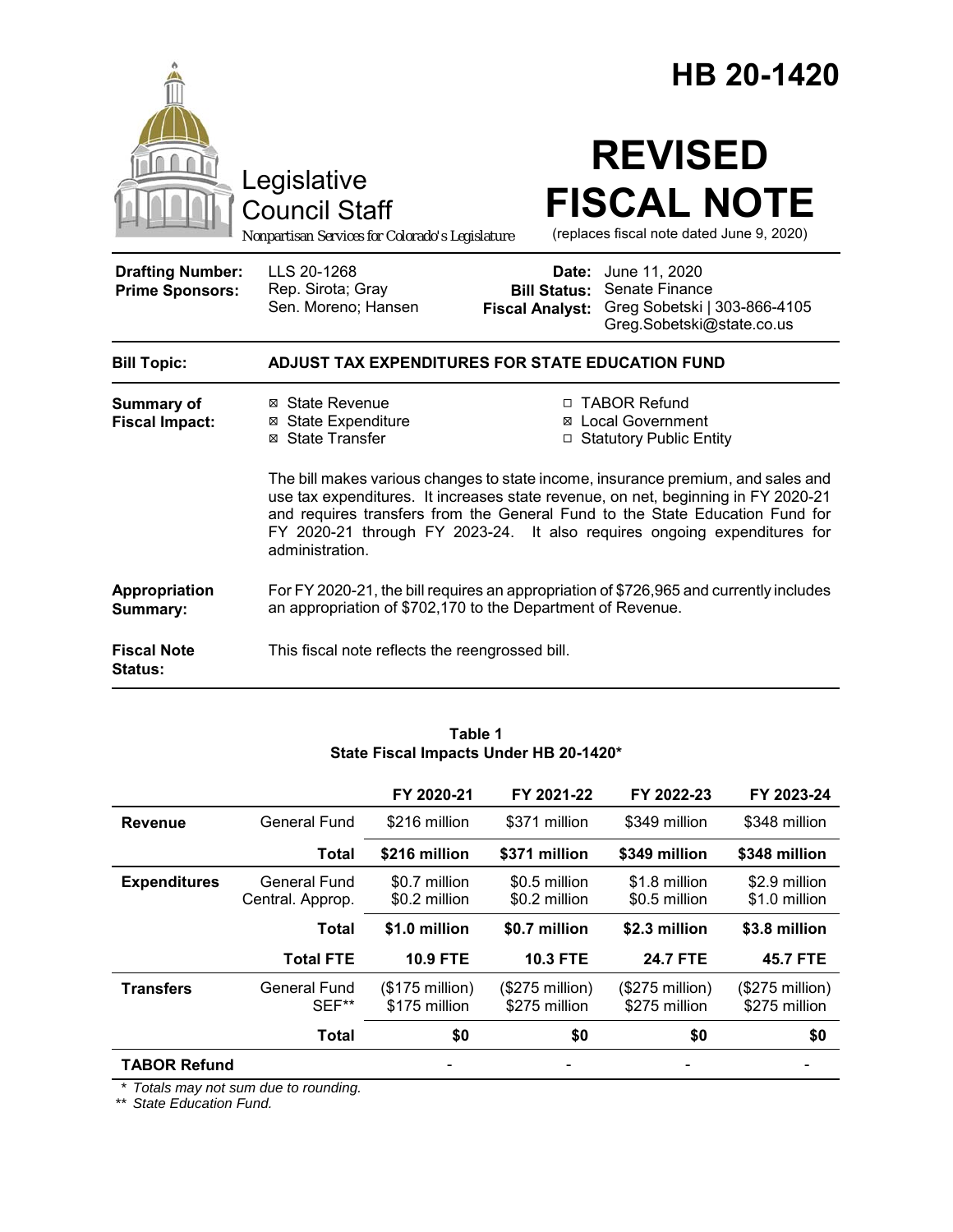# **Summary of Legislation**

The bill makes changes to state income, sales and use, and insurance premium tax expenditures, discussed below, and requires transfers from the General Fund to the State Education Fund (SEF). Transfer amounts are:

- on March 1, 2021, \$175 million;
- on March 1, 2022, \$275 million;
- on March 1, 2023, \$275 million; and
- on March 1, 2024, \$275 million.

**Income taxes** — **CARES provisions.** For tax year 2020, the bill requires additions to the taxable income of pass-through businesses and C corporations. For the purposes of computing state taxable income, these additions effectively reverse certain expanded income tax deductions allowed under the federal Coronavirus Aid, Relief, and Economic Security Act (CARES Act). These are as follows:

- pass-through businesses that claim an expanded federal net operating loss (NOL) deduction are required to add to their taxable income an amount equal to the portion of the deduction that is attributable to Section 2303 of the CARES Act;
- pass-through business owners that claim an excess business loss deduction are required to add to their taxable income an amount equal to the portion of the deduction that exceeded the limitation in the Tax Cuts and Jobs Act of 2017 (TCJA), as allowed by Section 2304 of the CARES Act;
- pass-through business owners and C corporations that claim a business interest income deduction are required to add to their taxable income an amount equal to the portion of the deduction that exceeded the limitation in the TCJA, as allowed by Section 2306 of the CARES Act.

The bill also requires that NOL deductions for 2018 and later tax years remain limited by provisions in the TCJA that had been relaxed in the CARES Act. More information on the relevant provisions of the CARES Act and subsequent Department of Revenue (DOR) rulemaking related thereto can be found in the Background section of this fiscal note.

**Income taxes** — **NOL limitation.** For 2021 and future tax years, the bill limits C corporation NOL deductions to \$400,000 annually. C corporations for which this provision limits the deduction amount are able to carry forward the amount not allowed to be deducted with 3.25 percent annual interest to apply as an NOL deduction in a later year.

**Income taxes** — **qualified business income.** For 2021 and future tax years, the bill requires pass-through business owners who claim a federal qualified business income deduction, as allowed under the TCJA, to add back the amount of the deduction for the purposes of computing their state taxable income, if their adjusted gross income (AGI) exceeds \$75,000 (for single filers) or \$150,000 (for married taxpayers filing jointly). Taxpayers who report farm income on their federal tax return are exempt from the requirement to add back this deduction.

**Income taxes** — **net capital gains deduction.** The bill repeals the current law state income tax deduction for qualified net capital gains effective at the end of tax year 2020.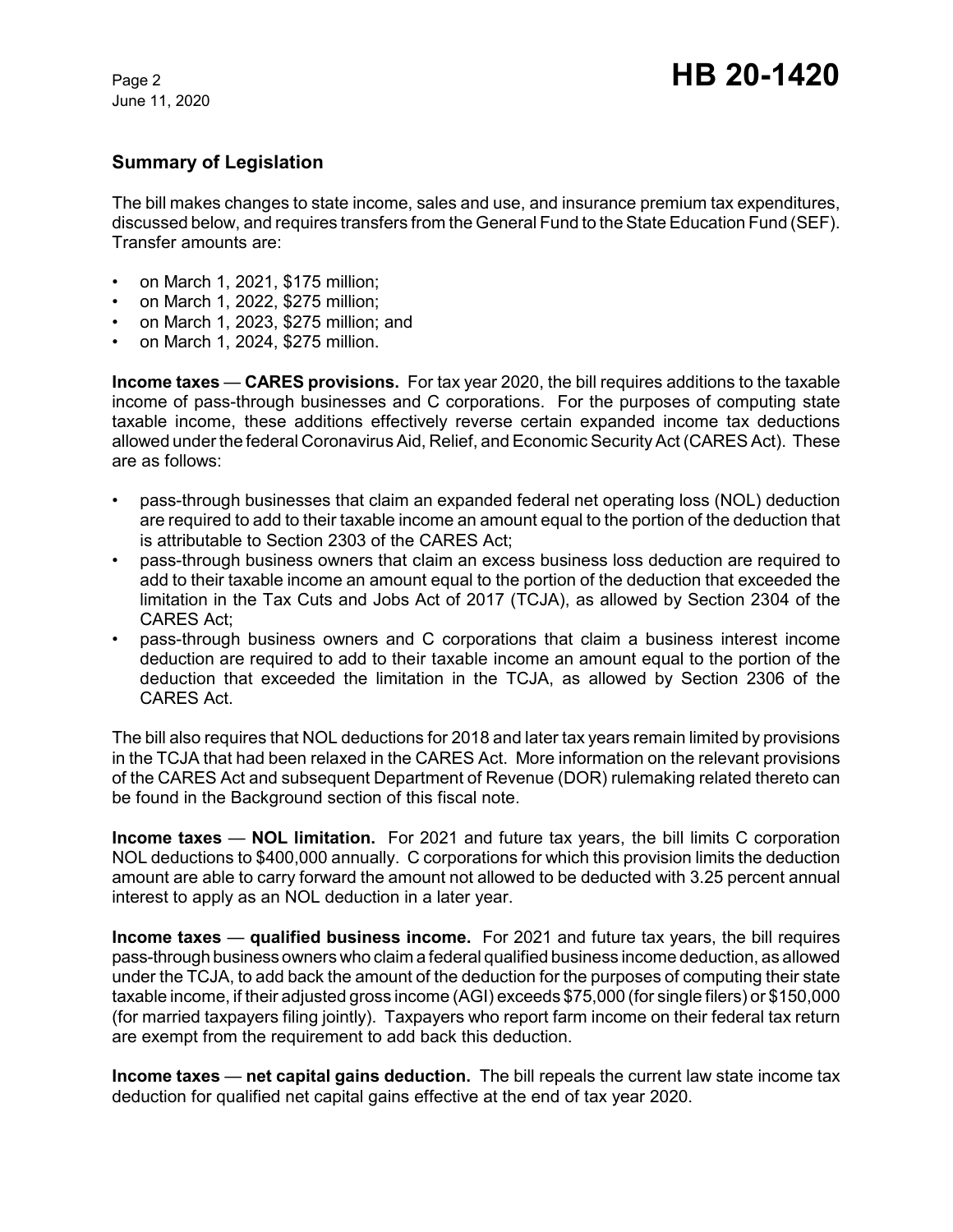**Income taxes** — **earned income tax credit.** Under current law, the Colorado earned income tax credit (EITC) is allowed to taxpayers who are allowed the federal EITC, and is equal to 10 percent of the federal EITC. Beginning in tax year 2020, the bill extends the state EITC to taxpayers who would otherwise qualify for the federal EITC but who are disqualified from doing so because they, their spouse, or one or their dependents does not have a valid social security number.

Beginning in tax year 2023, the bill increases the state EITC to 20 percent of the federal EITC.

**Insurance premium taxes** — **regional home office provision.** Under current state law, insurance premiums are taxed at a rate of 2 percent, except that insurance policies underwritten by insurance companies with a regional home office in Colorado are taxed at a rate of 1 percent. Effective March 1, 2021, the bill repeals this provision, effectively taxing these policies at the 2 percent rate.

**Insurance premium taxes** — **deposit-type contracts provision.** Under current state law, insurance policies issued in connection with an annuity plan are exempt from the insurance premium tax. Effective March 1, 2021, the bill excludes deposit-type contracts that do not incorporate mortality or morbidity risks from the annuity plan exemption, such that the insurance premium tax will be assessed on these contracts. The bill provides a list of examples of deposit-type contracts for which the annuity exemption will no longer apply, including guaranteed investment or interest certificates, supplementary contracts without life contingencies, annuities certain, premium funds or other deposit funds, dividend accumulations, coupon accumulations, lottery payouts, or structured settlements.

**Sales and use taxes** — **energy for industrial use.** Under current state law, the sale or use of electricity, coal, gas, fuel oil, steam, coke, or nuclear fuel for industrial use is exempt from the state sales and use tax. Effective January 1, 2023, the bill repeals this exemption. Beginning on that date, taxpayers who use energy for industrial purposes are allowed to claim a sales and use tax refund of up to \$1,000 per month. Certain purposes are exempt from the \$1,000 refund limit, including energy used for agriculture and street or railroad transportation services, diesel fuel purchased for off-road use, and fuel used to generate electricity.

The bill requires that repeal of the exemption shall not affect the sales and use tax base of counties, statutory municipalities, and special districts that use the state sales and use tax base.

# **Background**

**Taxable income.** Colorado taxable income is equal to federal taxable income as modified in state law. Changes to federal taxable income by default change Colorado taxable income, unless state law or rule exists to preclude or alter the change.

**CARES Act.** The federal CARES Act became law on March 27, 2020. Among other provisions, the CARES Act made the following tax policy changes that are addressed in this bill:

• Section 2303 of the CARES Act allows NOLs arising in 2018 through 2020 to be carried back for up to five preceding tax years. Under preexisting federal law enacted in the TCJA, NOLs arising in 2018 and later years were restricted such that they could limit pre-NOL taxable income by up to 80 percent, rather than by up to 100 percent for NOLs arising in 2017 and earlier years. Section 2303 of the CARES Act delays implementation of the 80 percent limitation until 2021, allowing NOLs that arise in tax years 2018 through 2020 to be applied to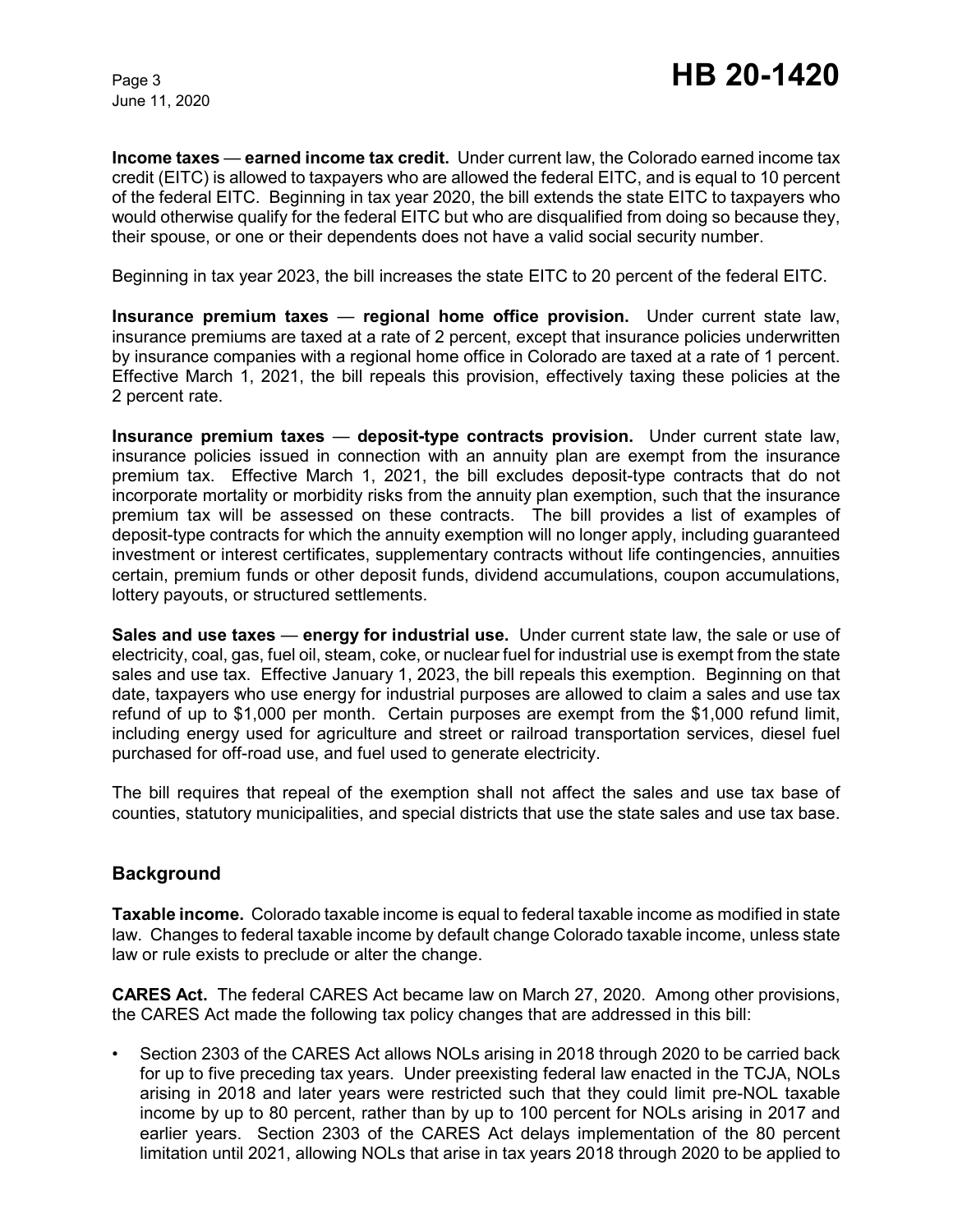reduce taxable income by up to 100 percent in those years. Finally, Section 2303 changes the base amount from which 80 percent is calculated, by allowing NOLs to reduce taxable income calculated before a taxpayer's NOL, qualified business income, and foreign-derived income deductions by up to 80 percent.

- Beginning in 2018, preexisting federal law enacted in the TCJA limited the amount by which deductions of pass-through business losses could reduce a taxpayer's non-business income, with the business loss exceeding the limit declared an excess business loss to be applied as an NOL deduction in a later tax year. Section 2304 of the CARES Act delays the TCJA excess business loss limitation until 2021, allowing deductions of unlimited business losses for tax years 2018 through 2020.
- Beginning in 2018, preexisting federal law enacted in the TCJA limited deductible business interest income to 30 percent, rather than the 50 percent limit that had applied for 2017 and earlier years. Section 2306 of the CARES Act delays the 30 percent limitation until 2021, allowing a 50 percent deduction for tax years 2018 through 2020.

The CARES Act provisions together reduce federal taxable income for tax years 2018 through 2020, allowing taxpayers who have already filed returns for 2018 and 2019 to file amended returns and claim income tax refunds for these years. For 2021 and future tax years, Section 2303 of the CARES Act reduces federal taxable income for taxpayers who are able to claim a larger NOL deduction as a result of modifications to the 80 percent limitation.

**DOR emergency rules.** On June 2, 2020, DOR adopted two emergency rules that together define "internal revenue code", for the purpose of determining federal taxable income, which is used to determine Colorado taxable income. Under the emergency rules, "internal revenue code" is defined to exclude federal statutory changes enacted after the end of a tax year. Pursuant to this change, DOR is expected to disallow amended returns filed to reduce taxable income for tax years 2018 and 2019 under the CARES Act. Accordingly, under current law and rule, the above provisions of the CARES Act are not expected to decrease state revenue for tax years 2018 or 2019.

**Qualified business income deduction.** The TCJA allows a federal income tax deduction for qualified business income for tax years 2018 through 2025. Taxpayers who earn income from ownership of some sole proprietorships, partnerships, limited liability corporations treated as sole proprietorships or partnerships for tax purposes, and S corporations ("pass-through businesses") are able to deduct 20 percent of such income when calculating their federal taxable income. For taxpayers whose income exceeds an inflation-adjusted threshold in federal law, additional limitations apply concerning the nature of the business and the amount it pays in wages. For tax year 2020, the threshold is \$163,300 for single filers or \$326,600 for joint filers.

**Capital gains deduction.** Current state law allows some taxpayers who record federally taxable capital gains on real or tangible personal property acquired after May 9, 1994, and owned for at least five uninterrupted years prior to its sale, to deduct the gain from their Colorado taxable income. For a gain on real property to qualify, the property must have been acquired before June 4, 2009.

**Federal and state earned income tax credits.** The federal EITC is available for taxpayers with earned income, such as income from wages or salaries, disability benefits received prior to the minimum retirement age, and some business income, whose earned income and AGI both fall below thresholds set in federal law. Thresholds depend on a taxpayer's filing status and number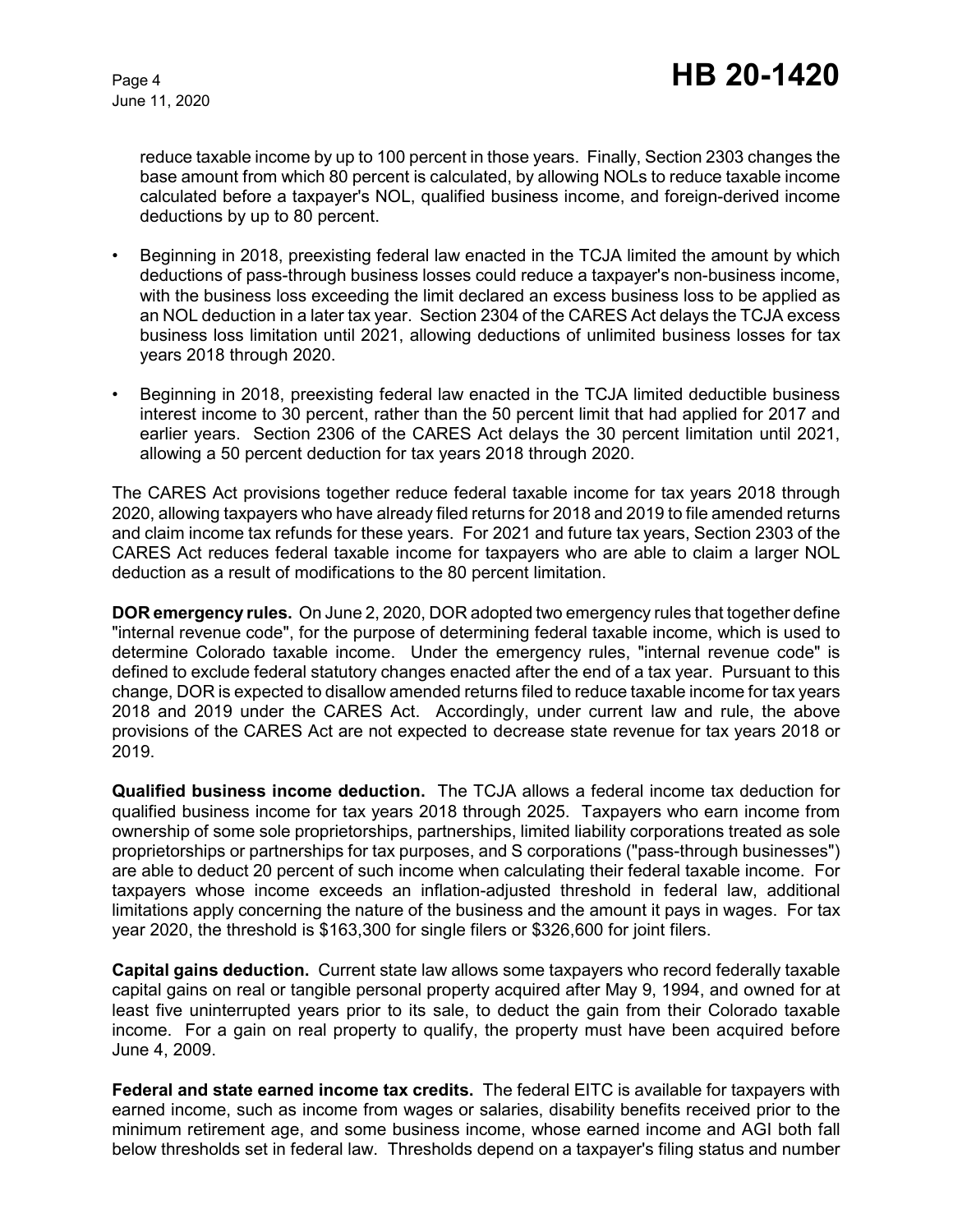of qualifying children. For example, for 2020, a taxpayer filing singly or as a head of household is able to claim the credit if their income falls below \$15,820 with no children, \$41,756 with one child, \$47,440 with two children, or \$50,954 with three or more children. Benefits likewise depend on a taxpayer's AGI, filing status, and number of qualifying children. For 2020, the maximum credit amount ranges from \$538 for taxpayers with no children to \$6,660 for taxpayers with three or more children. A taxpayer and the spouse and/or dependents listed on their tax return must have a valid social security number in order to claim the federal EITC.

Under current law, Colorado taxpayers are able to claim a refundable state EITC equal to 10 percent of their federal EITC. A Colorado taxpayer must qualify for the federal EITC in order to claim the state EITC, meaning that they must also have a valid social security number.

**Insurance premium tax.** The insurance premium tax is paid by insurance companies and surplus line brokers, the latter of which offer policies on behalf of insurance companies not licensed in Colorado. The tax is assessed on policy premiums at a rate of 1 percent for insurance companies with a regional home office in Colorado, 2 percent for other licensed insurance companies, and 3 percent for surplus line brokers. Revenue is credited to the General Fund, except for portions diverted to the Division of Insurance Tax Fund, the Wildfire Emergency Response and Wildfire Preparedness Funds, and the state reinsurance program.

## **Assumptions**

**Current law.** This fiscal note presents the fiscal impact of the bill relative to current law. For the purposes of this fiscal note, current law includes the emergency rules adopted by DOR governing the state's administration of expanded federal income tax deductions in the CARES Act. To the extent that the bill changes statute to match DOR's administration of the CARES Act, it is treated as a codification of current practice with no new discrete fiscal impact.

**Economic forecast.** All revenue estimates assume future economic activity consistent with the May 2020 Legislative Council Staff forecast update.

## **State Revenue**

The bill is expected to increase General Fund revenue by \$216 million in FY 2020-21, \$371 million in FY 2021-22, \$349 million in FY 2022-23, and \$348 million in FY 2023-24. Revenue impacts are presented in Table 2 and discussed below. The bill increases revenue from the income, insurance premium, and sales and use taxes, all of which are subject to TABOR.

Revenue impacts for years beyond FY 2023-24 are not estimated but are expected to be similar, except that the bill's requirement that taxpayers add back their federal qualified business income deduction will not increase revenue beyond tax year 2025, when the qualified business income deduction expires under current federal law. For FY 2026-27 and later years, the bill is estimated to increase state revenue by approximately \$230 million per year.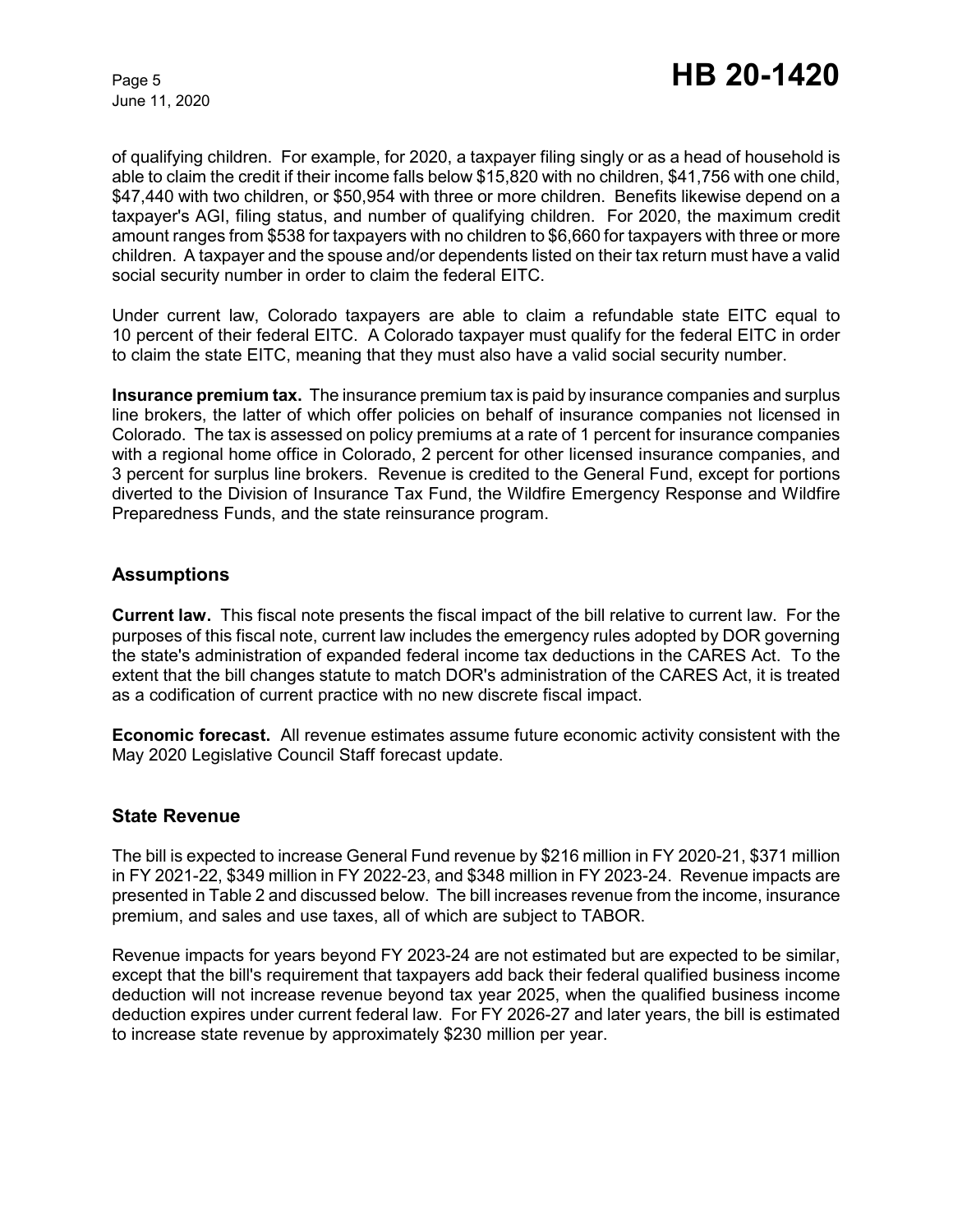#### **Table 2 Revenue Under HB 20-1420**\*

|                                     | FY 2020-21**            | FY 2021-22              | FY 2022-23              | FY 2023-24      |
|-------------------------------------|-------------------------|-------------------------|-------------------------|-----------------|
| <b>Income Tax Provisions</b>        |                         |                         |                         |                 |
| CARES Section 2303                  | \$5 million             | ***                     | ***                     | ***             |
| <b>CARES Section 2304</b>           | \$73 million            | \$18 million            | \$0                     | \$0             |
| CARES Section 2306                  | \$2 million             | \$5 million             | \$0                     | \$0             |
| Limit on C Corp NOLs                | \$62 million            | \$129 million           | \$138 million           | \$147 million   |
| <b>Qualified Business Income</b>    | \$42 million            | \$93 million            | \$108 million           | \$118 million   |
| <b>Capital Gains Deduction</b>      | \$8 million             | \$17 million            | \$20 million            | \$21 million    |
| EITC - Expanded Eligibility         | $($15 \text{ million})$ | $($10 \text{ million})$ | $($15 \text{ million})$ | $($20$ million) |
| EITC - Additional Credit            |                         |                         | (\$44 million)          | $($89$ million) |
| <b>Insurance Premium Provisions</b> |                         |                         |                         |                 |
| Home Office Rate Reduction          | \$30 million            | \$93 million            | \$99 million            | \$106 million   |
| Deposit-Type Contracts              | \$8 million             | \$26 million            | \$26 million            | \$26 million    |
| <b>Sales and Use Tax Provisions</b> |                         |                         |                         |                 |
| <b>Industrial Energy Exemption</b>  |                         |                         | \$30 million            | \$63 million    |
| <b>Industrial Energy Refund</b>     |                         |                         | $($12 \text{ million})$ | $($25$ million) |
| Total                               | \$217 million           | \$373 million           | \$351 million           | \$350 million   |

*\* Totals may not sum due to rounding.*

*\*\* Values shown for FY 2020-21 include impacts that may arise in FY 2019-20 on an accrual accounting basis depending on executive branch accrual accounting. Any FY 2019-20 impacts are assumed to affect the beginning General Fund balance for FY 2020-21.*

*\*\*\* Indeterminate revenue increase, see discussion below.*

**Income taxes** — **CARES provisions.** Table 2 presents expected revenue increases from provisions in the bill that reverse revenue decreases that would otherwise be expected for tax year 2020 under the CARES Act. Relative to the estimates shown in Table 2, the May 2020 LCS forecast assumed larger decreases especially in relation to CARES Section 2303, concerning NOLs, and CARES Section 2306, concerning business interest income deductions. However, because the revenue decreases expected under these sections of the CARES Act were mostly attributable to retroactive modifications to taxable income for 2018 and 2019, they are assumed to be reversed pursuant to DOR emergency rules adopted on June 2, 2020, and are mostly excluded from this fiscal note.

For tax year 2021 and subsequent years, the bill increases state revenue because it reverses a provision in CARES Section 2303 that had relaxed the limitation on NOL deductions. Specifically, the CARES Act allows taxpayers to use an NOL carried forward from an earlier tax year to reduce taxable income by up to 80 percent of taxable income calculated before application of the NOL deduction, the qualified business income deduction, and the foreign-derived income deduction. This bill reverses the exclusion of the latter two deductions from this calculation, allowing taxpayers to reduce taxable income only by up to 80 percent of taxable income calculated before application of the NOL deduction. For taxpayers who take the qualified business income deduction and/or the foreign-derived income deduction, and who carry forward sufficiently large NOLs to reduce taxable income by more than 80 percent, the provision in this bill will increase revenue. Data and information are not currently available to calculate this impact, as the qualified business income deduction was first allowed in 2018 and no taxpayer-level information concerning the deduction has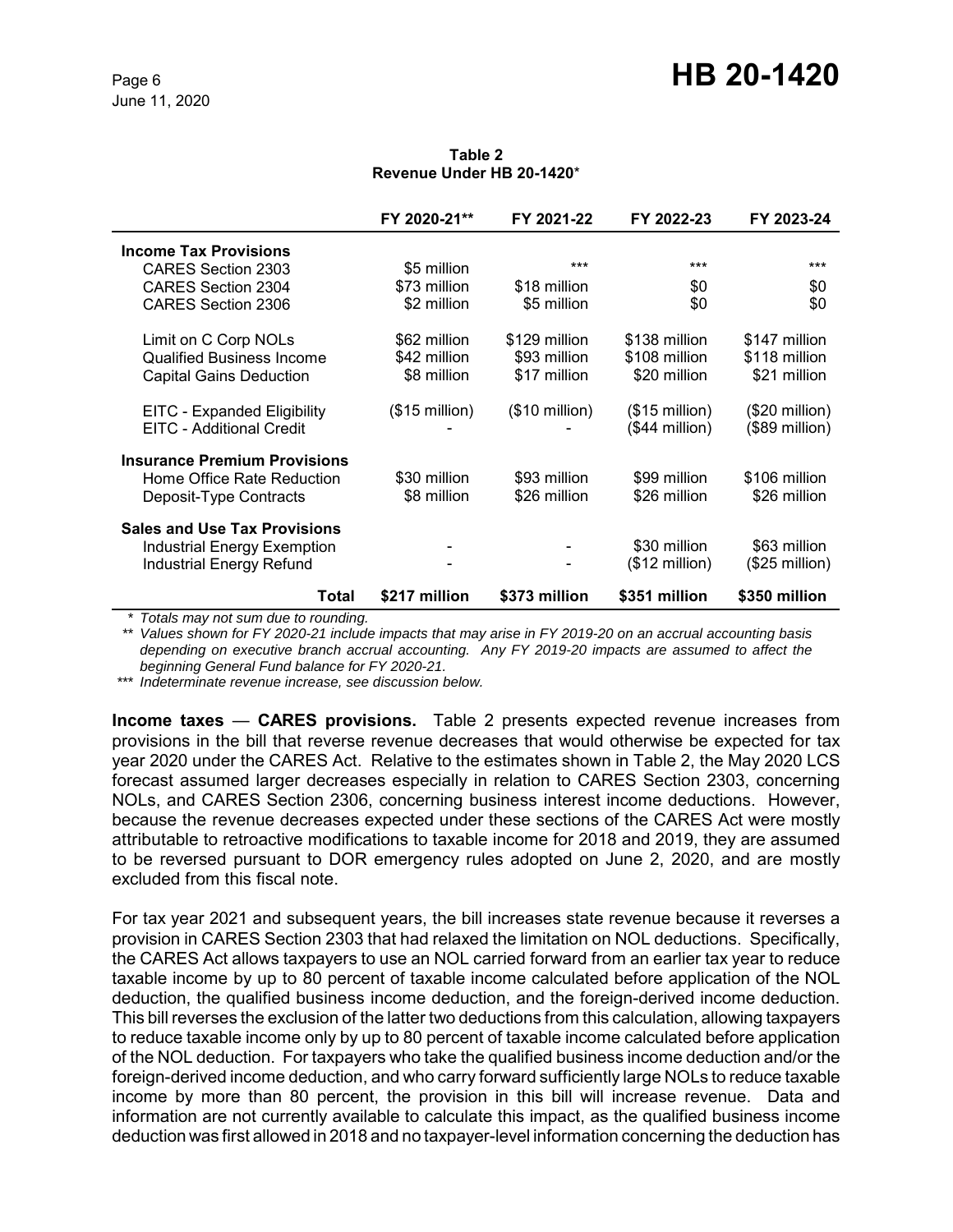yet been shared by the federal government with the state government. The provision is assessed as causing an indeterminate ongoing revenue increase relative to what would otherwise have been expected under the CARES Act and may be updated as additional information becomes available.

**Income taxes** — **modifications to other deductions.** Table 2 presents the revenue increases expected to result from three modifications to current income tax deductions for tax year 2021 and subsequent years. The revenue increases for FY 2020-21 represent half-year impacts for tax year 2021 on an accrual accounting basis. These provisions are discussed below.

- The bill limits the NOL deduction for C corporations to \$400,000 per taxpayer per year. Estimates are based on state data for actual deductions claimed for tax year 2017.
- The bill requires taxpayers who take the federal qualified business income deduction to add back the amount of their federal deduction on their state tax return if their adjusted gross income exceeds \$75,000 (for single filers) or \$150,000 (for joint filers). Estimates are based on limited national level data for actual deductions claimed for tax year 2018. This provision has a state revenue impact through tax year 2025 only, after which the federal deduction is scheduled to expire.
- The bill repeals the state income tax deduction for qualifying capital gains. Estimates are based on state data for actual deductions claimed for tax years 2017 and 2018.

**Income taxes** — **earned income tax credit.** Table 2 presents revenue reductions expected to result from extending the state EITC to taxpayers without valid social security numbers beginning in tax year 2020 and from increasing the state EITC to 20 percent of the federal EITC beginning in tax year 2023. Estimates are based on state data for actual credits allowed for tax year 2017, as well as for state income tax filers using an individual taxpayer identification number (ITIN) in lieu of a social security number with incomes in the EITC eligibility range.

Extending the EITC to taxpayers without valid social security numbers will result in a half-year impact in the current FY 2019-20 for tax year 2020 on an accrual accounting basis. This half-year impact is expected to affect the beginning General Fund balance for FY 2020-21 and is included with the FY 2020-21 estimate in Table 2. Beginning in FY 2022-23, the impact of expanding the EITC to 20 percent of the federal EITC for filers without valid social security numbers is presented on the line labeled "Expanded Eligibility" in Table 2, and is not double counted on the line labeled "Additional Credit." The additional credit will cause a half-year revenue impact in FY 2022-23 for tax year 2023 on an accrual accounting basis. The first full-year impact will occur in FY 2023-24.

**Insurance premium taxes.** The bill increases state revenue by eliminating the rate reduction for insurance policies offered by companies with a regional home office in Colorado and by excluding deposit-type contracts from the types of annuities exempted from the insurance premium tax. The estimates in Table 2 reflect a four-month impact for FY 2020-21 because these provisions take effect on March 1, 2021. Estimates for both provisions are based on insurance policies underwritten and premium taxes paid in calendar year 2018.

**Sales and use taxes.** The bill increases state revenue by repealing the state sales and use tax exemption for industrial energy use. Estimates for the revenue increase are based on state sales and use tax returns for businesses classified as electric power generation, transmission, and distribution or national gas distribution that claimed wholesale sales exemptions in calendar year 2019, and for restaurants that directly claimed sales and use tax exemptions for industrial energy use in 2019 as allowed under current state law. The estimate for FY 2022-23 reflects a half-year impact because the provision takes effect on January 1, 2023.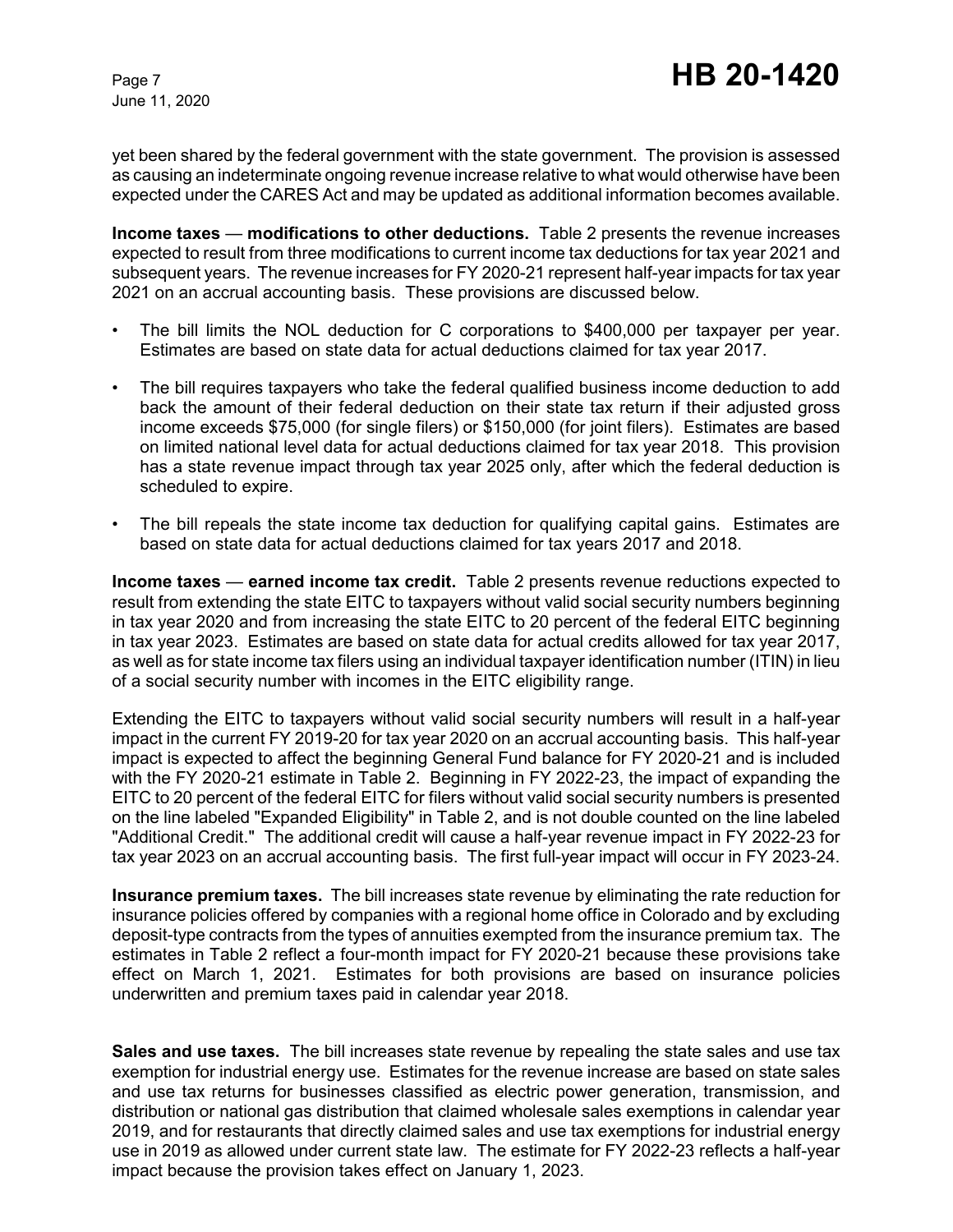The bill also decreases revenue by allowing taxpayer claims for refunds of up to \$1,000 per month in state sales and use taxes paid on energy for industrial use. The revenue decrease resulting from refunds will necessarily be less than the revenue increase resulting from repeal of the exemption. It is assumed that taxpayers for whom refunds are limited in the bill will receive refunds for about one-third of sales and use taxes paid in the aggregate. In practice, most taxpayers will be eligible to receive refunds of the entire amount of tax paid, while taxpayers who spend more than \$413,793 per year on energy for industrial use will receive refunds of less than the amount of tax paid.

## **State Transfers**

The bill requires transfers from the General Fund to the SEF of \$175 million for FY 2020-21 and \$275 million for each of FY 2021-22 through FY 2023-24.

## **State Expenditures**

The bill is expected to increase General Fund expenditures by the amounts shown in Table 3 and discussed below.

|                                     | FY 2020-21      | FY 2021-22      | FY 2022-23      | FY 2023-24      |
|-------------------------------------|-----------------|-----------------|-----------------|-----------------|
| <b>Department of Revenue</b>        |                 |                 |                 |                 |
| <b>Personal Services</b>            | \$537,078       | \$515,327       | \$1,363,837     | \$2,611,359     |
| <b>Operating Expenses</b>           | \$15,930        | \$13,905        | \$37,125        | \$61,695        |
| <b>Capital Outlay Costs</b>         | \$74,400        |                 | \$204,600       |                 |
| <b>Computer Programming</b>         | \$46,575        |                 | \$43,950        |                 |
| <b>Computer and Related Testing</b> | \$52,716        | \$874           | \$24,693        | \$874           |
| Data Reporting                      |                 | \$4,608         | \$4,608         | \$4,608         |
| <b>Mailing Materials</b>            |                 |                 | \$9,240         | \$18,480        |
| Tax Form Changes                    | \$266           |                 | \$1,594         |                 |
| Postage and Document Management     |                 |                 | \$83,498        | \$166,996       |
| Centrally Appropriated Costs*       | \$224,462       | \$212,814       | \$521,931       | \$973,641       |
| <b>Total Cost</b>                   | \$951,427       | \$747,528       | \$2,295,076     | \$3,837,653     |
| <b>Total FTE</b>                    | <b>10.9 FTE</b> | <b>10.3 FTE</b> | <b>24.7 FTE</b> | <b>45.7 FTE</b> |

#### **Table 3 Expenditures Under HB 20-1420**

*\*Centrally appropriated costs are not included in the bill's appropriation.*

**State Education Fund.** Revenue transferred to the SEF is assumed to be available for expenditure pursuant to future school finance acts. These expenditures are not identified in this fiscal note.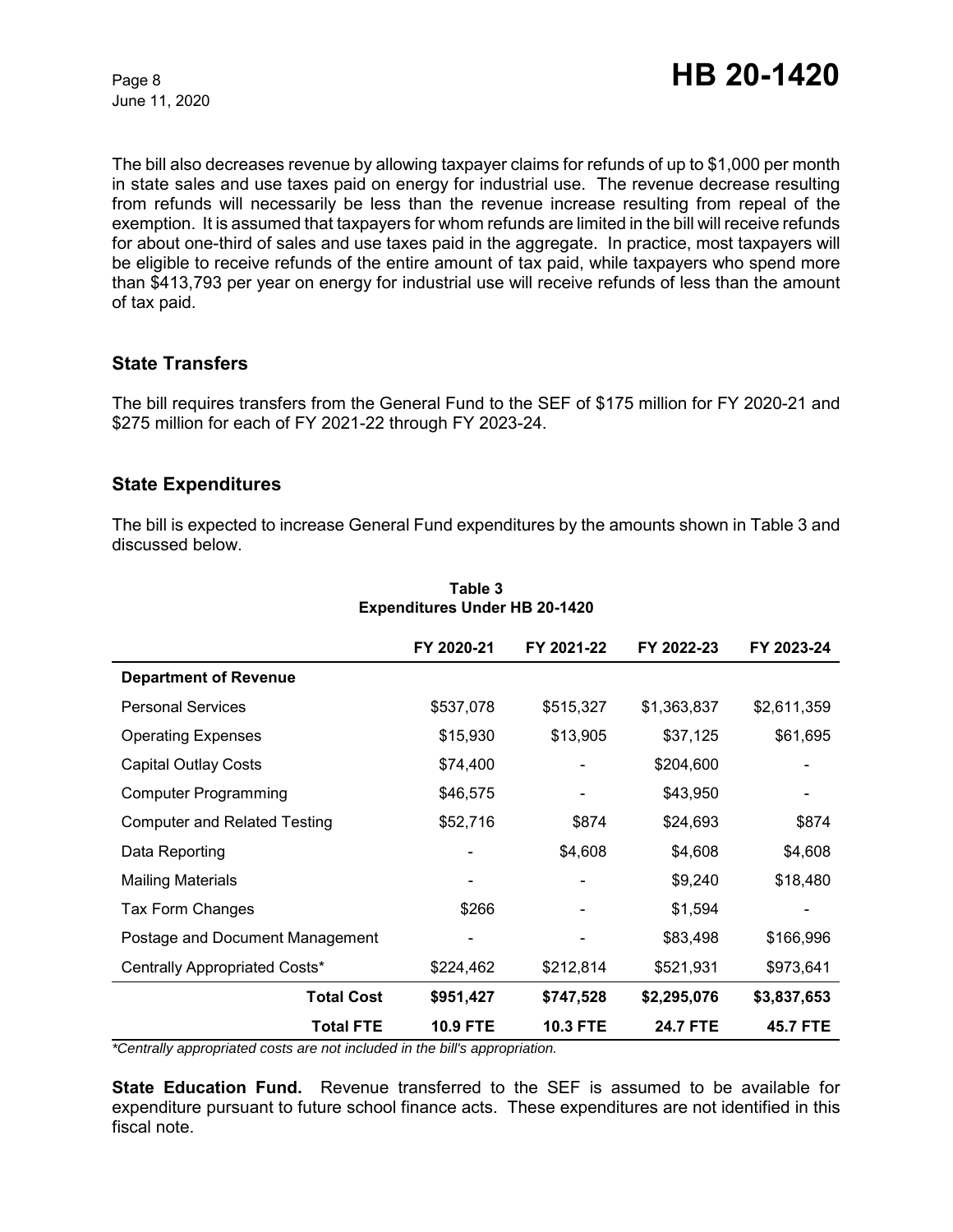**Department of Revenue.** Expenditures for the department are expected to total \$0.9 million in FY 2020-21, \$0.7 million in FY 2021-22, \$2.3 million in FY 2022-23, and \$3.9 million in FY 2023-24 and subsequent years. Most expenditures are attributable to the addition of staff, including expenditures for personal services, operating expenses, capital outlay costs, and centrally appropriated costs.

DOR workload is expected to increase to process:

- additional EITC claims by taxpayers without valid social security numbers, requiring 6.1 FTE in FY 2020-21;
- state income tax additions for federal qualified business income deductions, requiring 4.8 FTE in FY 2020-21; and
- refunds of sales and use tax paid on energy used for industrial purposes, requiring 35.4 FTE when this provision is fully implemented in FY 2023-24.

Workload expected for DOR to process EITC claims and state income tax additions for federal qualified business income deductions is consistent with implementation of current law tax expenditures with similar caseload to that expected under the bill.

The department currently processes all sales and use tax refund claims manually. Initial review requires at least one hour, with additional review required in over 40 percent of cases due to the amount of the refund claimed or the nature of the case. Processing 132,000 refunds manually, or 12 refunds per year for an estimated 11,000 taxpayers, would require between 140 FTE and 150 FTE. This fiscal note assumes that DOR will contract for the programming of sales and use tax refund automation for this provision in its GenTax software system. Automating the filing of claims is assumed to speed initial reviews and reduce time required for additional reviews at a lower cost than manual review.

Other costs for the department are related to programming the department's GenTax software system and Sales and Use Tax System, performed by software vendors under existing contracts; software and related user acceptance testing, performed by the department's Taxpayer Service Division and Systems Support Office; beginning in FY 2021-22, data reporting in the department's Office of Research and Analysis; and, beginning in FY 2022-23, postage, document management, and form change costs associated with administration of the sales and use tax refund.

**Department of Regulatory Agencies.** For FY 2020-21 only, the bill will increase DORA workload to update the department's computer system to accommodate changes to the insurance premium tax. This workload increase can be accomplished within existing appropriations.

**Centrally appropriated costs.** Pursuant to a Joint Budget Committee policy, certain costs associated with this bill are addressed through the annual budget process and centrally appropriated in the Long Bill or supplemental appropriations bills, rather than in this bill. These costs, which include employee insurance, supplemental employee retirement payments, and leased space, are estimated to be \$224,462 in FY 2020-21, \$212,814 in FY 2021-22, \$521,931 in FY 2022-23, and \$973,641 in FY 2023-24 and subsequent years.

**TABOR refunds.** The bill increases state revenue subject to TABOR as noted in the State Revenue section of this fiscal note. The May 2020 LCS forecast anticipates that state revenue subject to TABOR will remain below the TABOR limit through at least FY 2021-22. For FY 2022-23 and future years, and the bill may increase required refunds to taxpayers, which are paid from the General Fund.